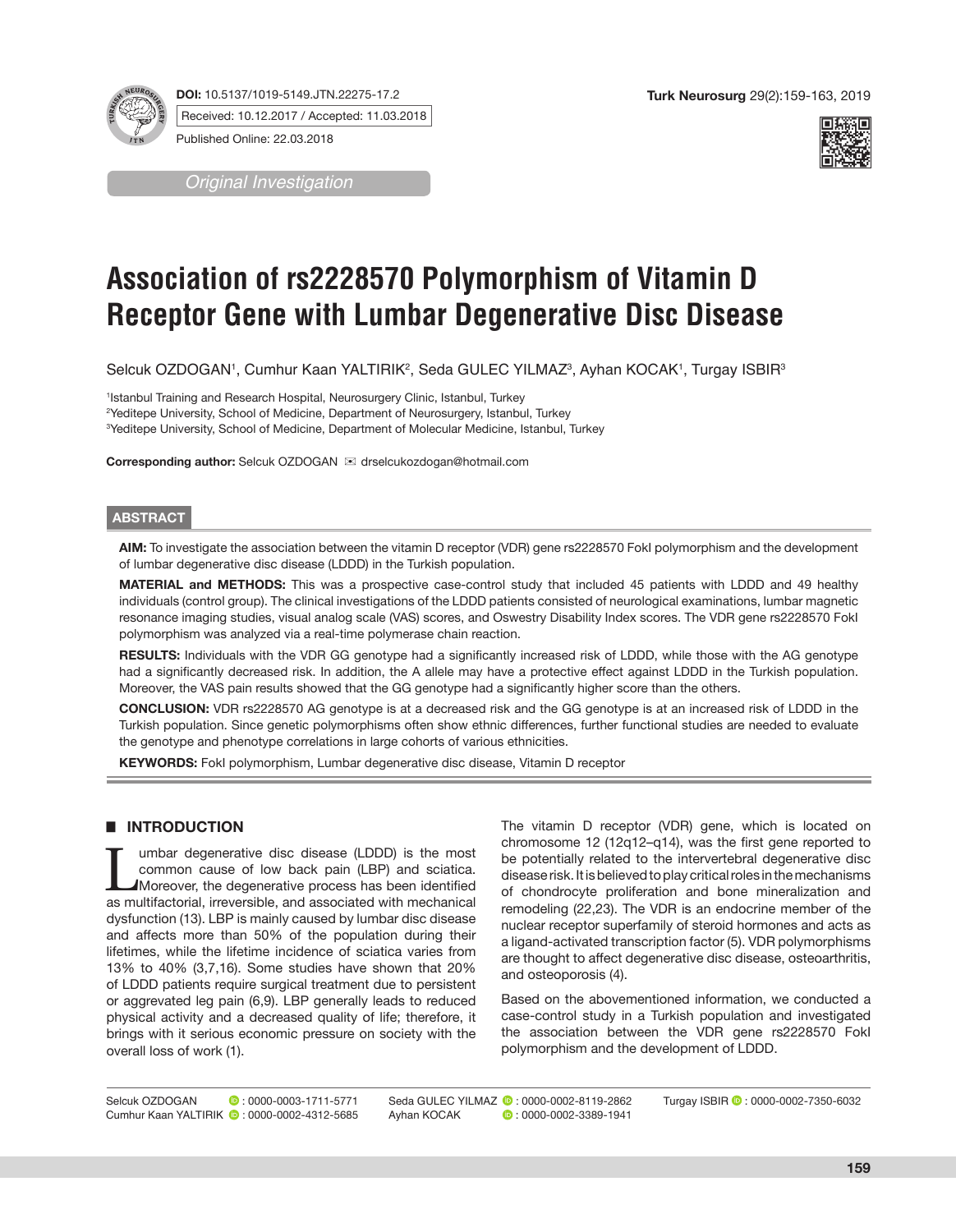## █ **MATERIAL and METHODS**

#### **Study Population**

This was a prospective case-control study that included 94 individuals. All of the participants were selected from the Neurosurgery Department of Yeditepe University in Istanbul, Turkey. There were 45 patients with a diagnosis of LDDD. The clinical investigations of the LDDD patients consisted of neurological examinations, lumbar magnetic resonance imaging (MRI) studies, visual analog scale (VAS) scores to define the pain level, and Oswestry Disability Index (ODI) scores. The inclusion criteria were leg pain and LBP as a result of lumbar radiculopathy, and lumbar intervertebral disc protrusion as diagnosed via MRI. The exclusion criteria were trauma, infections, congenital anomalies, oncological pathologies, osteoporosis, spinal stenosis, spondylolisthesis, vertebral fractures, and spinal deformities. Each patient was questioned about their level of pain, which was scored using the VAS, and questioned about their quality of life, which was scored using the ODI. A total of 49 healthy individuals were selected for the control group.

The study was approved by Yeditepe University Ethical Committee with the decision number 729 on 24<sup>th</sup> May, 2017. The clinical data of the patients were recorded and followedup prospectively, while the demographic characteristics of the patients and controls were obtained from the medical records of the subjects. Informed consent was obtained from all of the patients.

#### **Genetic Analysis**

The peripheral blood samples were collected into ethylenediaminetetraacetic acid (EDTA) tubes. The deoxyribonucleic acid (DNA) extraction was performed using an iPrep Purification Instrument (Invitrogen, Life Technologies; Thermo Fisher Scientific Inc., Waltham, MA, USA) with 350 µl of peripheral blood and an iPrep PureLink gDNA blood isolation kit (Invitrogen, Life Technologies; Thermo Fisher Scientific Inc., Waltham, MA, USA). The isolated DNA samples were then measured with a NanoDrop 2000 (Thermo Fisher Scientific Inc., Waltham, MA, USA) using a 1.7–1.9 optical density range for the genotyping and final sample concentrations diluted to approximately 100 ng/µl. The VDR gene rs2228570 FokI polymorphism genotyping was performed using the 7500 Fast Real-Time PCR instrument (Applied Biosystems, Foster City, CA, USA) with the TaqMan Genotyping Assay, TaqMan Genotyping Master Mix (TaqMan Reagents, Applied Biosystems, Foster City, CA, USA), and 100 ng of sample DNA. The reaction mixture and conditions were used as recommended by the manufacturer: 10 minutes at 95°C for the holding stage, 40 cycles of 15 seconds each at 92°C for the denaturation, and 60 seconds at 60°C for the annealing/extension. The allelic discrimination of the samples was done by collecting and interpreting the fluorescent signals of the hybridization probes using the software from the 7500 Fast Real-Time *polymerase chain reaction* (PCR) instrument.

#### **Statistical Analysis**

The statistical analyses were performed using IBM SPSS

Statistics version 23 (IBM Corp., Armonk, NY, USA). The significant differences between the groups according to genotypes were examined with the chi-squared and Fisher's exact tests, and the comparisons of the demographic information were evaluated with the Student's t-test. The statistical significance level was p<0.05.

## █ **RESULTS**

Our analysis included 45 LDDD patients and 49 healthy individuals as a control group. The demographic characteristics of the two groups and values of the VAS and ODI scores are shown in Tables I, II. The mean ages of the patients with LDDD and the healthy controls were  $37.33 \pm 8.26$  years and  $34.81 \pm$ 4.53 years, respectively. No significant differences were found between the LDDD and control groups in terms of the mean ages (p=0.068). The gender frequency was 46.7% male and 53.3% female for the patients and 38.8% male and 61.2% female for the controls. There were no significant differences with regard to gender (p=0.44).

The allele and genotype frequencies for the VDR gene rs2228570 FokI polymorphism in the patients with LDDD and the control group are shown in Table III. The VDR gene rs2228570 FokI genotype frequency comparison between the patients and controls was statistically significant (p=0.011). The GG genotype frequency was significantly higher in the patients than in the control group (p=0.011), while the AG genotype frequency was significantly higher in the control group than in the patients (p=0.038).

Our results indicated that those individuals with the GG genotype had a significantly increased risk of LDDD, and those with the AG genotype had a significantly decreased risk. Therefore, carrying an A allele may have a protective effect against LDDD in the Turkish population.

We also evaluated the relationships of the VAS and ODI scores between the patient genotypes and found that the VAS score was significantly higher in the GG genotype (Table IV). Although there were no significant differences between the ODI scores and patient genotypes, it is worth noting that the lowest value was found with the GG genotype (Table V).

## █ **DISCUSSION**

LBP is a common disability-causing musculoskeletal problem, and it is the primary cause of activity limitation and work absence throughout the world (25). Intervertebral disc degeneration (IDD) is considered to be the primary cause of LBP, which is an irreversible process within the second decade via molecular changes in the nucleus pulposus (12). The results of this process are the weakened loading ability of the vertebral column or compression and decreased disc height (15). In addition, the upregulation of the degradation systems, like apoptosis, inflammation and matrix metalloproteinase (MMP), cause further damage (20). Genomic research has investigated many genetic polymorphisms, such as MMP, VDR, collagen, apoptosis factors, aggrecans, and interleukins, which have been attributed to an increased risk of developing IDD (10,14,19,29).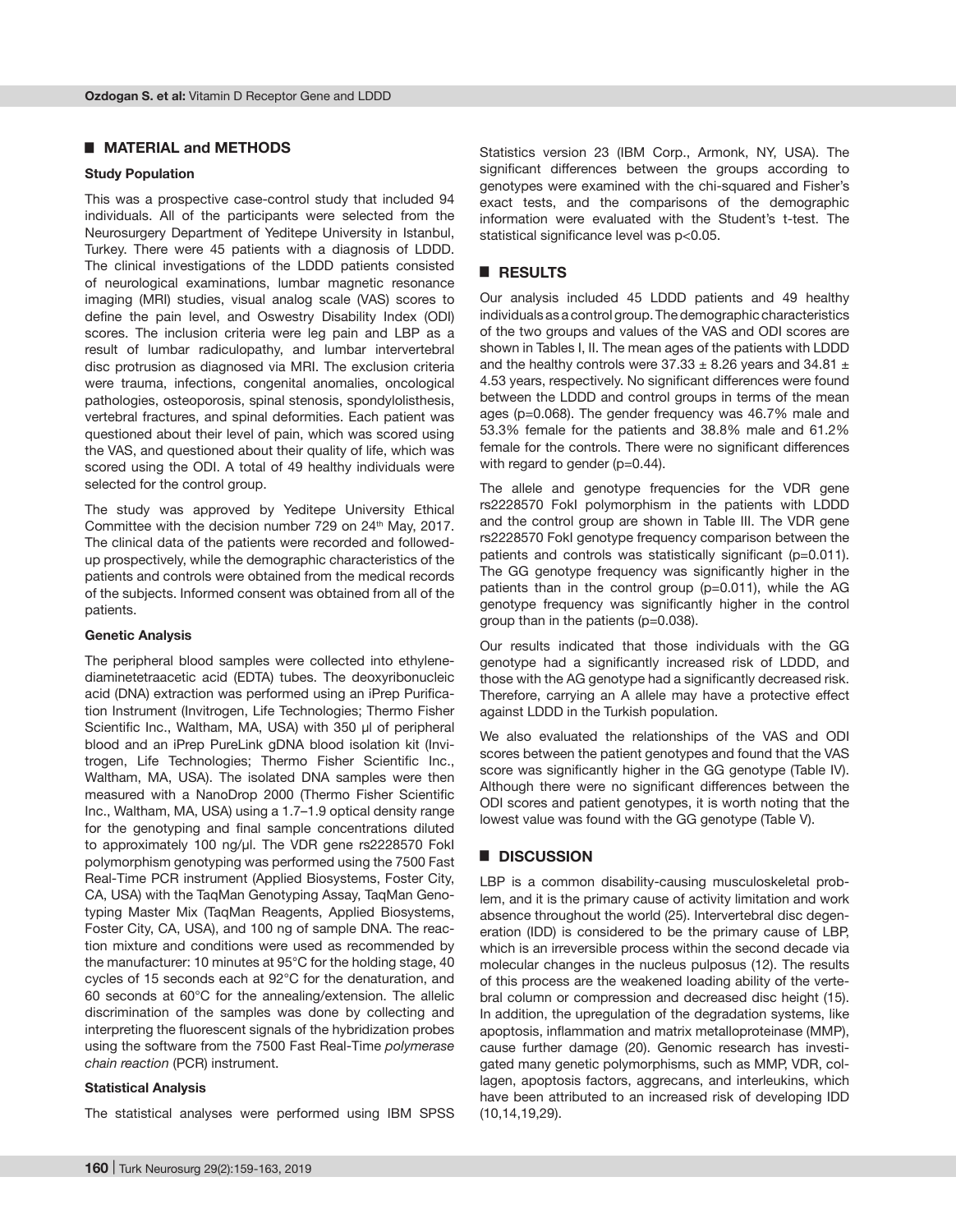The VDR gene, which is located on chromosome 12 (12q12– q14) is the first gene reported to be potentially related to an IDD risk (22,23). The VDR is a nuclear receptor for the vitamin D metabolite 1,25-dihydroxy-vitamin D3. Moreover, the function of the VDR has been hypothesized to be an indirect mechanism for the proliferation of chondrocytes and their effects on proteoglycans (27). TaqI (rs731236), FokI (rs2228570), and ApaI (rs7975232) are examples of single nucleotide polymorphisms (SNP) that affect the expression and function of the VDR in degenerative disc disease (2,6,10,14,21,23,26,27).

The FokI (rs228570) polymorphism is responsible for a substitution at exon 2 of the VDR gene. As a result of this substitution, the methionine amino acid is translated to threonine, which could finally affect the efficacy of the VDR (8). One study reported that a shorter VDR polypeptide was related to the wild-type A variant, which leads to normal VDR

function, while the G substitution was attributed to reduced functioning (28).

Videman et al., who studied Finnish twins, reported that the mutant genotype was associated with a 9.3% reduced signal intensity when compared with the wild-type on MRI scans of the T6–S1 region in 1998 (23). Additionally, they found that the heterozygote genotype was associated with a 4.3% reduced signal intensity within the same region (23).

Kanna et al. studied the prevalence of intervertebral modic changes and genetic association of 41 candidate genes in a large Indian cohort and they found that the rs2228570 SNP of VDR (p=0.02) and rs17099008 SNP of matrix metalloproteinase 20 (p=0.03) were significantly associated with intervertebral modic changes in Indian population (11).

Nong et al. reported a meta-analysis about the association between vitamin D receptor, matrix metalloproteinase 3

**Table I:** Demographic Characteristics of Patient and Control Groups

| <b>Parameter</b>            | Control group (n=49) | $LDDD(n=45)$     |       |
|-----------------------------|----------------------|------------------|-------|
| Age (years) (Mean $\pm$ SD) | $34.81 \pm 4.53$     | $37.33 \pm 8.26$ | 0.068 |
| Gender (Male/Female)        | 19/30                | 21/24            | 0.44  |

#### **Table II:** Oswestry and VAS Scores of Patients

| <b>Score</b><br>$\frac{1}{2} \left( \frac{1}{2} \right) \left( \frac{1}{2} \right) \left( \frac{1}{2} \right) \left( \frac{1}{2} \right) \left( \frac{1}{2} \right) \left( \frac{1}{2} \right) \left( \frac{1}{2} \right) \left( \frac{1}{2} \right) \left( \frac{1}{2} \right) \left( \frac{1}{2} \right) \left( \frac{1}{2} \right) \left( \frac{1}{2} \right) \left( \frac{1}{2} \right) \left( \frac{1}{2} \right) \left( \frac{1}{2} \right) \left( \frac{1}{2} \right) \left( \frac$ | <b>Minimum</b> | <b>Median</b> | Maximum |  |
|--------------------------------------------------------------------------------------------------------------------------------------------------------------------------------------------------------------------------------------------------------------------------------------------------------------------------------------------------------------------------------------------------------------------------------------------------------------------------------------------|----------------|---------------|---------|--|
| Oswestry<br>and the contract of the contract of                                                                                                                                                                                                                                                                                                                                                                                                                                            |                | 46            | 86      |  |
| <b>VAS</b>                                                                                                                                                                                                                                                                                                                                                                                                                                                                                 | 20             | 70            | 100     |  |

**Table III:** Genotype and Allele Frequencies Between Patient and Control Groups

| Genotype rs2228570 | Control group (n=49)<br>$n$ (%) | $LDDD(n=45)$<br>p<br>$n$ (%) |       | <b>OR</b> | 95% CI          |
|--------------------|---------------------------------|------------------------------|-------|-----------|-----------------|
| AA                 | 6(12.2)                         | 3(6.7)                       | 0.35  | 0.521     | $0.120 - 2.182$ |
| AG                 | 22 (44.9)                       | 11(24.4)<br>0.038            |       | 0.397     | 0.164-0.960     |
| GG                 | 21(42.9)                        | 31 (68.9)                    | 0.011 |           | 1.265-6.891     |
| <b>Allele</b>      | <b>Allelic Count</b><br>$n$ (%) |                              |       |           |                 |
| A                  | 34 (34.69)                      | 17 (19.31)                   | 0.011 | 0.339     | 0.145-0.791     |
| G                  | 64 (65.31)                      | 71 (80.39)                   | 0.49  | 1.953     | 0.458-8.325     |

**Table IV:** Evaluation of VAS Scores Between Genotypes within Patient Group

**Table V:** Evaluation of ODI Score Between Genotypes within DLDD Group

| Genotype $rs2228570$ VAS (Mean $\pm$ SD) |                   |       |    | Genotype rs2228570 ODI score (Mean $\pm$ SD) |      |
|------------------------------------------|-------------------|-------|----|----------------------------------------------|------|
| AA                                       | $43.33 + 15.27$   | 0.13  | AA | $42.66 \pm 18.90$                            | 0.68 |
| AG                                       | $54.54 \pm 24.64$ | በ 17  | AG | $42.09 \pm 21.43$                            | 0.32 |
| GG                                       | $67.41 \pm 21.59$ | 0.037 | GG | $49.48 \pm 19.30$                            | 0.25 |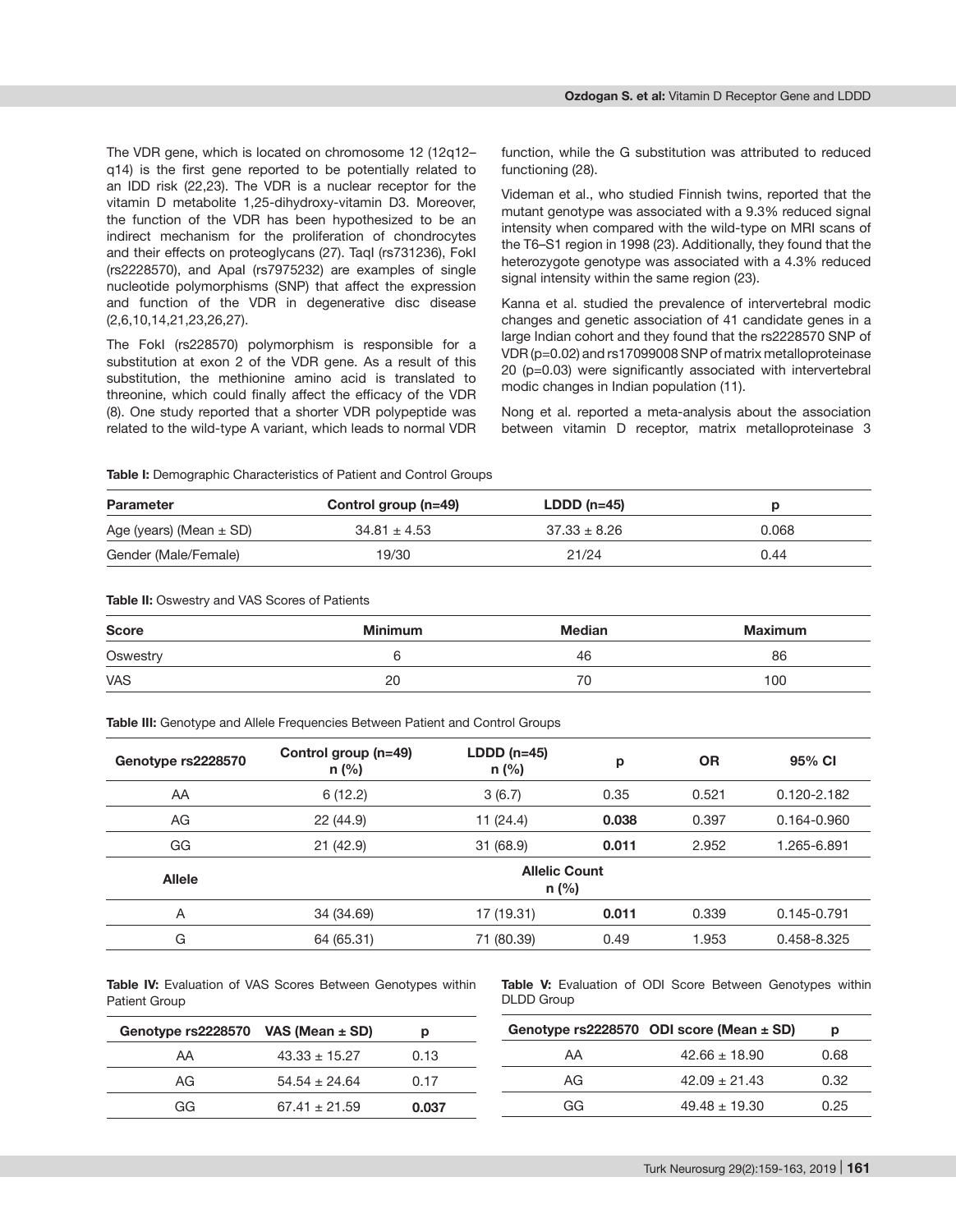(MMP-3) polymorphisms and the risk of intervertebral disc degeneration susceptibility and they found that FokI, ApaI polymorphisms in the vitamin D receptor gene and MMP-3 polymorphism are not obvious risk factors for intervertebral disc degeneration (17). But they also concluded the study with the discussion that IDD is a multifactor disease determined by the synthetic effect and interactions between race, age, environment, gene and polymorphic loci of the same gene; these interactions may mask or magnify the function of the involved genes (17).

The FokI SNP was not only associated with an increased severity of IDD, but also an increased risk of developing IDD, which is supported by other studies in the literature (2,6,24,28). Several FokI SNP studies have reported that a genetic risk factor could also affect the severity of IDD (18,21,28). All of these data suggest that the FokI polymorphism manifests differently in patients based on ethnicity or race. In our study, we found that the individuals with the VDR GG genotype had a significantly increased risk of LDDD, while those with the AG genotype had a significantly decreased risk, and that carrying an A allele might have a protective effect against LDDD in the Turkish population. We also analyzed the VAS pain scores between the patient genotypes, discovering that the GG genotype had a significantly higher score than the others.

## █ **CONCLUSION**

This study evaluated the relevance of the VDR gene rs2228570 FokI polymorphism with regard to the risk of LDDD. Our results suggested that carrying the VDR rs2228570 A allele created a decreased risk of LDDD and might have a protective effect against the disease, while carrying the G allele increased the risk of LDDD. Since genetic polymorphisms often show ethnic differences, further functional studies are needed to evaluate the genotype and phenotype correlations in large cohorts of various ethnicities.

### █ **REFERENCES**

- 1. Andersson GB: Epidemiological features of chronic low-back pain. Lancet 354: 581-585, 1999
- 2. Cervin Serrano S, Gonzalez Villareal D, Aguilar-Medina M, Romero-Navarro JG, Romero Quintana JG, Arambula Meraz E: Genetic polymorphisms of interleukin-1 alpha and the vitamin d receptor in Mexican mestizo patients with intervertebral disc degeneration. Int J Genomics 2014:302568, 2014
- 3. Cherkin DC, Deyo RA, Loeser JD, Bush T, Waddell G: An international comparison of back surgery rates. Spine (Phila Pa 1976) 19:1201-1206, 1994
- 4. Cheung KM, Chan D, Karppinen J, Chen Y, Jim JJ, Yip SP, Ott J, Wong KK, Sham P, Luk KD, Cheah KS, Leong JC, Song YQ: Association of the Taq I allele in vitamin D receptor with degenerative disc disease and disc bulge in a Chinese population. Spine (Phila Pa 1976) 31(10):1143-1148, 2006
- 5. Chou D, Samartzis D, Bellabarba C, Patel A, Luk KD, Kisser JM, Skelly AC: Degenerative magnetic resonance imaging changes in patients with chronic low back pain: A systematic review. Spine (Phila Pa 1976) 36:S43-53, 2011
- 6. Eser B, Cora T, Eser O, Kalkan E, Haktanir A, Erdogan MO, Solak M: Association of the polymorphisms of vitamin D receptor and aggrecan genes with degenerative disc disease. Genet Test Mol Biomarkers 14(3):313-317, 2010
- 7. Frymoyer JW: Lumbar disk disease: Epidemiology. Instr Course Lect 41:217-223, 1992
- 8. Gennari L, Becherini L, Mansani R, Masi L, Falchetti A, Morelli A, Colli E, Gonnelli S, Cepollaro C, Brandi ML: FokI polymorphism at translation initiation site of the vitamin D receptor gene predicts bone mineral density and vertebral fractures in postmenopausal Italian women. J Bone Miner Res 14:1379-1386, 1999
- 9. Gu J, Guan F, Guan G, Xu G, Wang X, Zhao W, Ji Y, Yan J: Aggrecan variable number of tandem repeat polymorphism and lumbar disc degeneration: A meta-analysis. Spine (Phila Pa 1976) 38: E1600-1607, 2013
- 10. Hanaei S, Abdollahzade S, Khoshnevisan A, Kepler CK, Rezaei N: Genetic aspects of intervertebral disc degeneration. Rev Neurosci 26(5):581-606, 2015
- 11. Kanna RM, Shanmuganathan R, Raiagopalan VR, Natesan S, Muthuraia R, Cheung KMC, Chan D, Kao PYP, Yee A, Shetty AP: Prevalence, patterns, and genetic association analysis of modic vertebral endplate changes. Asian Spine J 11(4):594- 600, 2017
- 12. Kepler CK, Ponnappan RK, Tannoury CA, Risbud MV, Anderson DG: The molecular basis of intervertebral disc degeneration. Spine J 13(3):318-330, 2013
- 13. Komori H, Shinomiya K, Nakai O, Yamaura I, Takeda S, Furuya K: The natural history of herniated nucleus pulposus with radiculopathy. Spine (Phila Pa 1976) 21:225–229, 1996
- 14. Martirosyan NL, Patel AA, Carotenuto A, Kalani MY, Belykh E, Walker CT, Preul MC, Theodore N: Genetic alterations in intervertebral disc disease. Front Surg 3:59, 2016
- 15. Mayer JE, Iatridis JC, Chan D, Qureshi SA, Gottesman O, Hecht AC: Genetic polymorphisms associated with intervertebral disc degeneration. Spine J 13(3):299–317, 2013
- 16. McBeth J, Jones K: Epidemiology of chronic musculoskeletal pain. Best Pract Res Clin Rheumatol 21: 403-425, 2007
- 17. Nong L, Huang Y, Zhao S, Xu N: Vitamin D receptor gene, matrix metalloproteinase 3 polymorphisms and the risk of intervertebral disc degeneration susceptibility: Meta-analysis. Asian Spine J 10(5):964-971, 2016
- 18. Sansoni V, Perego S, Colombini A, Banfi G, Brayda-Bruno M, Lombardi G: Interplay between low plasma RANKL and VDR-FokI polymorphism in lumbar disc herniation independently from age, body mass, and environmental factors: A casecontrol study in the Italian population. Eur Spine J 25(1):192- 199, 2016
- 19. Sun Z, Yin Z, Liu C, Liang H, Jiang M, Tian J: IL-1beta promotes ADAMTS enzyme-mediated aggrecan degradation through NF-kappaB in human intervertebral disc. J Orthop Surg Res 10:159, 2015
- 20. Sun ZM, Miao L, Zhang YG, Ming L: Association between the-1562 C/T polymorphism of matrix metalloproteinase-9 gene and lumbar disc disease in the young adult population in North China. Connect Tissue Res 50(3):181–185, 2009